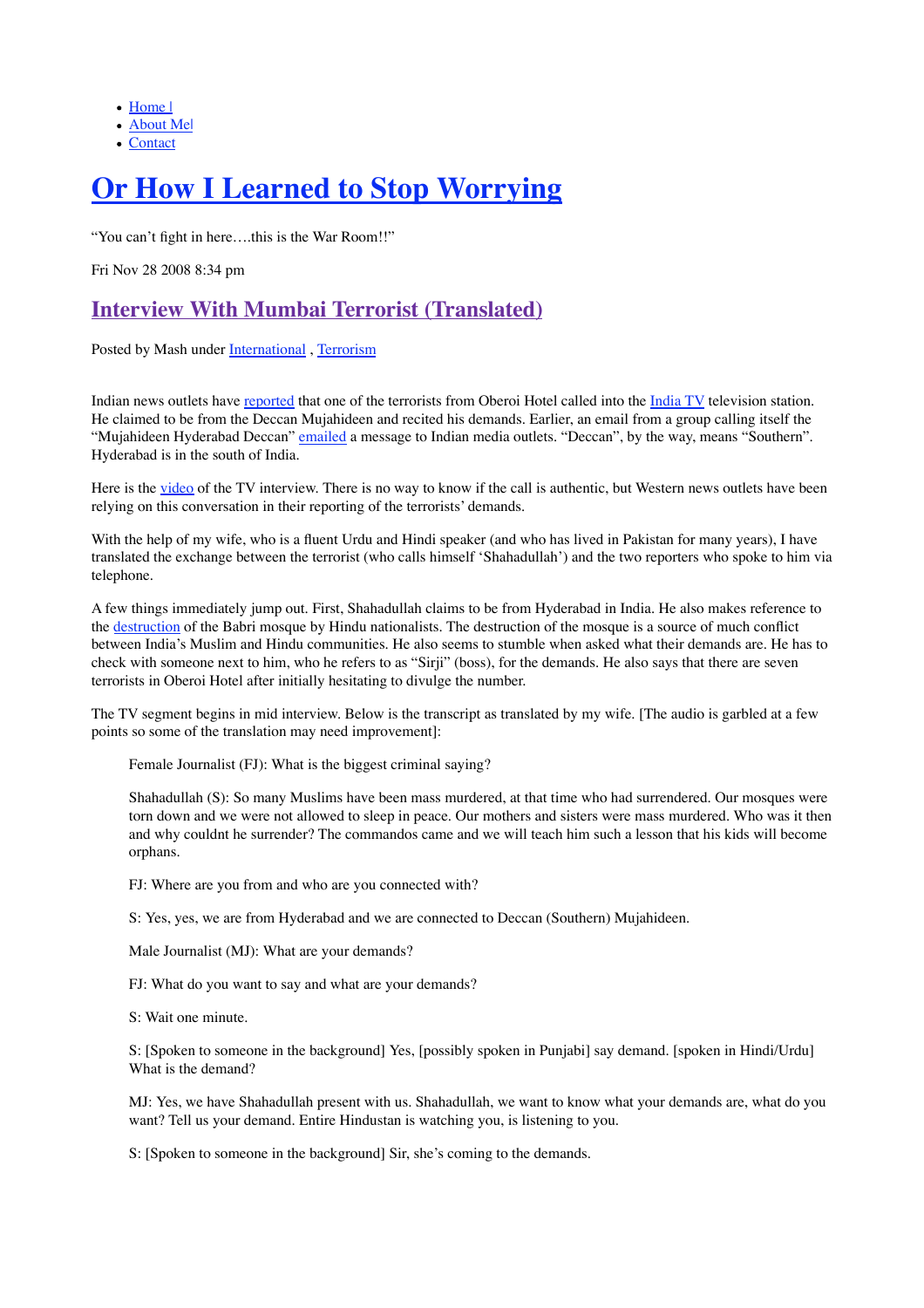FJ: Come on, tell us, how many of you have come here and how many places do you plan to attack?

FJ: Shahadullah?

S: Hello.

MJ: Yes, Shahadullah,speak.

S: All the Mujahideen in India, all the ones imprisoned, they should free them. And after that we will release the hostages.

MJ: Yes

S: Otherwise we will [garbled]…you might have seen what is happening.

FJ: How many of you are in the Oberoi Hotel?

S: Ha! [laughs]…why should I tell you?

MJ: No, because you are saying that you are fighting a battle. At least say how many people you are.

S: We are seven. Seven.

MJ: Seven? You are seven people inside Hotel Oberoi?

S: Yes, yes.

MJ: So, you have only one demand that all the Mujahedeen should be released? Besides this you have no other demand?

S: Yes, should be released. All the Muslims who are residents of India should not be disturbed. It should not happen that somewhere Babri Mosque is being torn down and somewhere Muslims are being…[garbled]

MJ: Shahadullah, Shahadullah. We want to say something to you. You are also a citizen of Hindustan. You yourself are saying you are a resident of Hyderabad. Don't you have any love for this country? Because the people who are killed can also be your brother, can be someone else's brother.

S; Yes, I have love for them. It is my country, it is my nation. But the problem is when our elders, our brothers, our mothers and our sisters were killed, then they didn't see this. Ok, Allah Hafez [good bye].

[At this point he apparently hangs up]

The female reporter says after the interview that the terrorist sounded Pakistani. However, the accent is most likely native to India. According to my wife, people from Hyderabad, Bihar, Uttar Pradesh and other places would speak with similar accents. His accent is not common to Pakistan. Also of note, his manner of speaking is very colloquial and does not suggest a high level of education.

All of this suggests that, if this call was in fact from one of the terrorists, that some of the terrorists are at least Indian Muslims. They may have worked in conjunction with foreign fighters, but, this interview at least suggests that the grievances of this terrorist appear to be local.

 $deccan$  mujahideen  $\Box$  india  $\Box$  mumbai

Pre-paid phone card. Pre-paid calling card.

#### **29 Responses to "Interview With Mumbai Terrorist (Translated)"**

*Amin* Says: 1.November 29th, 2008 at 3:33 pm

No sir, I am a Urdu translation linguist, that is certainly a Pakistani Urdu accent, why do we muslims protect these idiots? Until we realise and admit their is a problem within our community, only then we can sort it, debying it and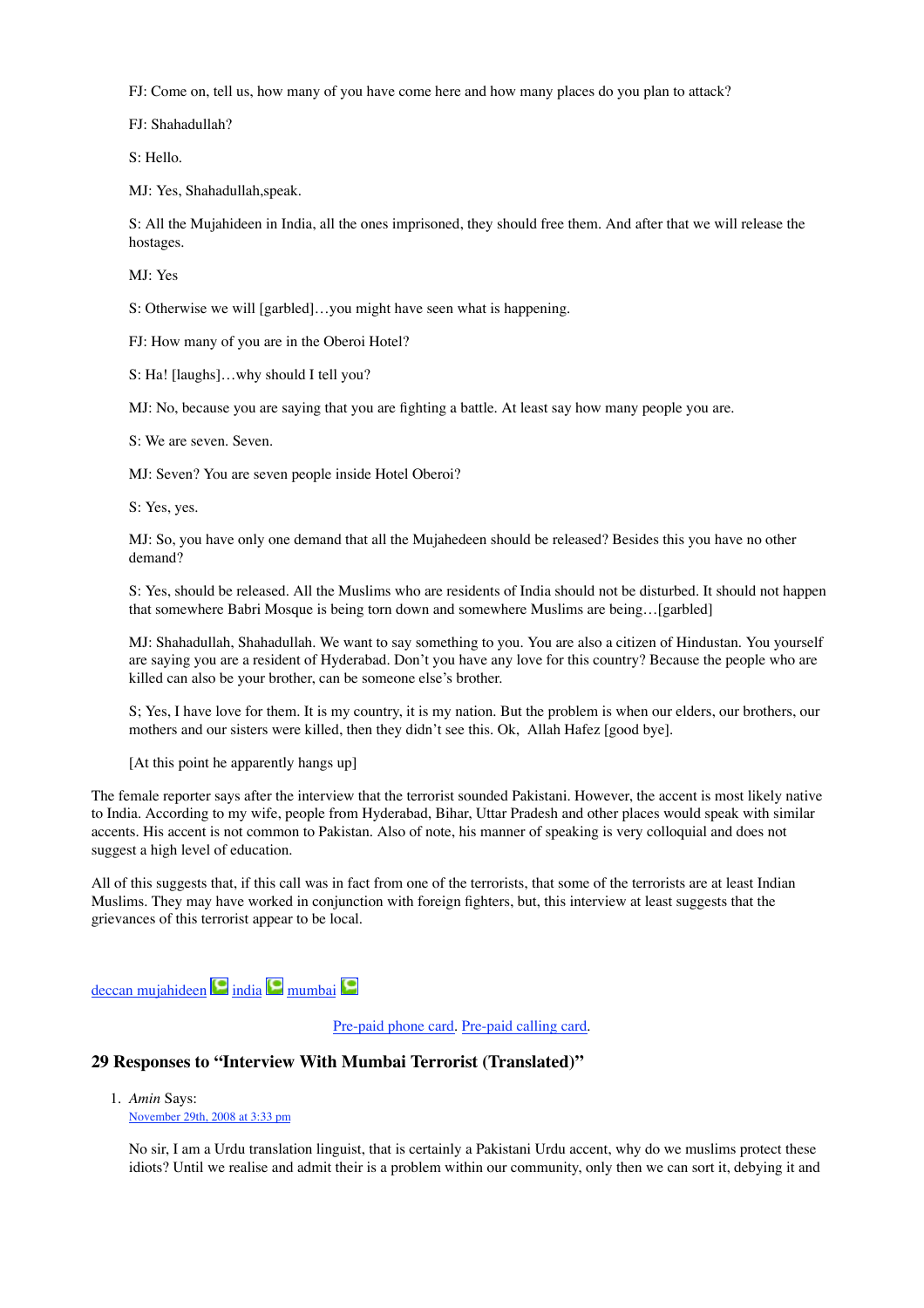blaming it on Indian outfits is not going to help, he is certainl Pakistani because of the Urdu style he is speaking, in Hyderabad they do not even speak some of the words he said in Urdu.

#### *Mash* Says: 2. November 29th, 2008 at 4:49 pm

Amin, I have heard basically two versions from people who discount this interview. One version says that this is a hoax call even though the caller sounds Indian. Another version is the version you suggest, that this caller is a Pakistani.

I am not a native Urdu speaker so I defer to my wife on this. She is fairly confident this accent is not Pakistani. You mentioned that some of the words he spoke are not spoken in Hyderabad. Can you give some examples so that others who read the comments, who are native speakers, can also weigh in.

You say he is certainly Pakistani. Can you elaborate on which region in Pakistan his accent would be from, because my understanding is that they vary and are quite recognizable.

Now, as for "protect"ing these idiots, I guess you are referring to protecting Pakistanis. Because the guy in the interview leaves no doubt that he is claiming to be Muslim. Its just that he is claiming to be a Muslim from Hyderabad. So I am pretty sure you are not suggesting that I am protecting Muslims, it seems to me you are suggesting that I am protecting **Pakistani** Muslims. You will find that suggestion ironic if you spend a few minutes reading some of my blog posts on Pakistan.

I know many people are breathlessly accusing Pakistan for these attacks. I would like to wait for the evidence to come in first. There is ample reason to suspect these attacks are homegrown or based on homegrown issues. Past attacks in India have been carried out by Kashmiri Muslims fighting for autonomy/independence, and by Muslim-Hindu tit for tat killings due to India's own communal discord. Even now, the usual suspects are either the Kashmiri outfits or other internal Islamist factions. It is rumored that some of these groups - especially the Kashmiri ones - may all have some form of Pakistani ISI backing. But rumor is a long way from finding out who carried out these attacks.

As I am sure you know, Mumbai itself has a sordid history of Hindu-Muslim violence. Muslims were massacred on the streets of Mumbai and Muslims set off bombs that killed over 200 people in 1993. There have been a lot of recent attacks as well.

The caller in the interview specifically cited the Babri Mosque (internal Indian Hindu-Muslim communal problem) and a reference to what I take to be the killing of Muslims on the streets of Mumbai. The caller is certainly citing domestic Indian issues. Now, it is possible the caller is trying to throw the authorities off by pointing the finger elsewhere. But, if the caller's accent is so transparently Pakistani, as you suggest it is, then why on Earth would he call and give himself away as a Pakistani. It seems to me the email that they sent would have sufficed. To call and give his accent away, while pretending to be an Indian Muslim, would make these terrorists monumentally stupid. Given the mass killings and destruction they have wreaked, they are certainly men bent on evil, but one cannot legitimately argue that they are stupid.

### *Imran* Says: 3.

November 29th, 2008 at 9:39 pm

#### Mash,

We, in Hyderabad, do not say - kyun batayega? That is Pakistani way. We say - ' main kai koo batayega?'

We do not say Skoon - we say sa-koon. There are numerous glitch.

We do not say Allah Hafiz, mostly. Few respond when we are greeted like that. We say Khuda Hafiz. And that is common in UP, Bihar or any other area of India. If the person were from UP or Bihar, he would not speak Skoon. They speak finest Urdu(even Pakistanis cannot match polished Urdu of Rickshaw puller of UP. Just an example - Assalam Walikum would be the begining of conversation if person is from UP.

Your wife is ignorant at best, she is pretty sympathetic for terrorist. If I were you, I would ask for help. You are misled by thinking that she is an expert in figuring out accent. Can't you figure out that I am not American the way I would write metre or talk of temparature in celsius?

And lastly, we Hyderabadi Muslim take pride in our Muslim identity we take pride in our Indian identity. These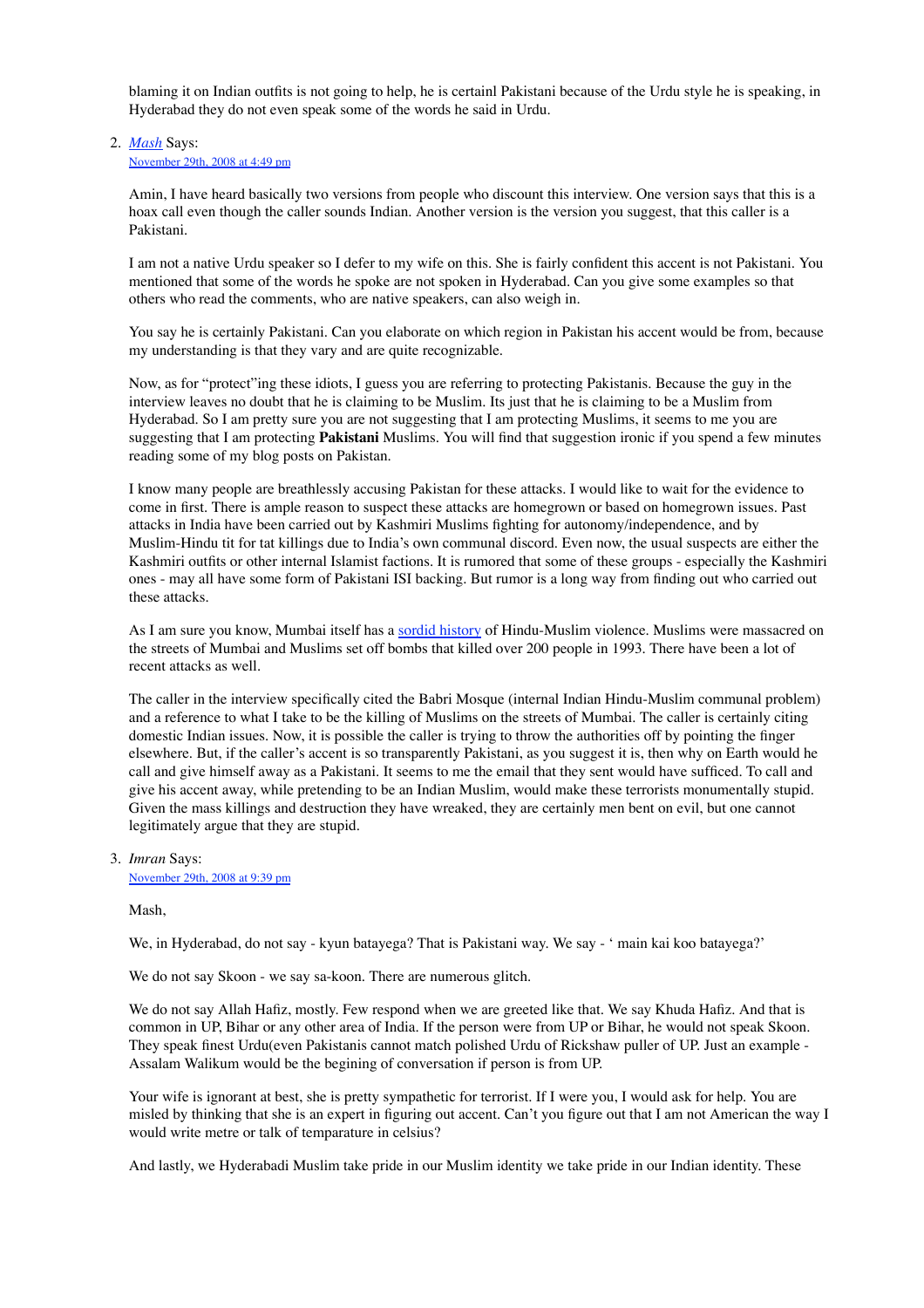Pakistanis have tried many times just to meet failure. Do not tarnish our name.

*Imran* Says: 4.

November 29th, 2008 at 10:07 pm

Ok I will give few more: (there are many more that I will skip):

1. Tallak - we say talluk in Hyderabad. And I understand that is same anywhere in India. It is a Pakistani Punjabi tone. (listen to Lahori folks speak).

2. Sabar karo ek mint. Mint is spoken in Pakistani Urdu. That is a Punjabi way of speaking. No one in and par of South India will say mint for minute.

3. When the person says Sirjee, demand ka sawaal hi hai na or something akin - that is total Punjabi tone. There is not no word used in Hyderabad like Sirjee. We never refer each other as Sirjee. I can bet on that. (1:10 minute into tape). Well since your wife is expert - tell her being Hyderabadi, I felt he said - Darji for sirjee - it was so Punjabi. Anyone who has lived in India or Pakistan will without a second thought say that these are Pakistanis. (even wihout listening tape).

4. We do not say - nahin. We say nako. Pyare is not even used in Hyderabad.

5. Chutti karega, yatim kar jayega. (tone is good enough - I don't know what confuses her).

*Mash* Says: 5. November 29th, 2008 at 10:09 pm

> Imran, while I appreciate your insight into the local dialect, I think you weaken your case by your ad hominem attacks.

While there is ample reason to suspect Pakistan-based militants may be involved, you really would be denying reality to posit that any suggestion that local Indian Muslim militants might be involved is somehow tarnishing your name. India has a long history of Muslim attacks against Hindus and vice versa. Pretending otherwise and calling people names will not make that go away.

If you disagree with my take on this interview, please do so. I have not claimed anything as fact. I made an attempt to get a much talked about interview translated and then gave my opinion, based on advice I trust. But, if you are going to escalate difference of opinion to calling people terrorist sympathizers, you really are going to have very few people who will engage you in dialogue.

*mallika* Says: 6.

#### November 29th, 2008 at 10:09 pm

I am no expert in urdu.But as a native of hyderabad one always hears urdu.i want to second what Imran said.kain koo is used in the place of kyon ki and conversations always end with khuda hafiz.The last point he said is VERY VERY TRUE.INDIAN MUSLIMS WOULD NEVER DO SUCH A THING.now the news reports say that the lone terrorist who was arrested has confessed that he is from PAK.so now we know who is behind this

#### *Mash* Says: 7.

November 29th, 2008 at 10:43 pm

Mallika, the latest news reports say that the one terrorist who was captured is from Pakistan. Unfortunately, the same news reports also say that this terrorist is also saying that they had local help. From the latest on the Times of India website:

Azam Amir Kasab, the only Pakistani terrorist nabbed alive, has revealed names and addresses of at least five people from the city who helped the terror operation.

Sources said that help like, providing shelter, taking them around and showing places, passing information on police stations and nakabandhis were given by these locals. Joint commissioner of police (crime) Rakesh Maria said,"We suspect there could be local assistants but it is subject to verification. It will be very premature to comment on this at this stage as our investigations is going on.''

There have been a lot of incorrect and conflicting leaks coming out in news reports, so its not clear to me how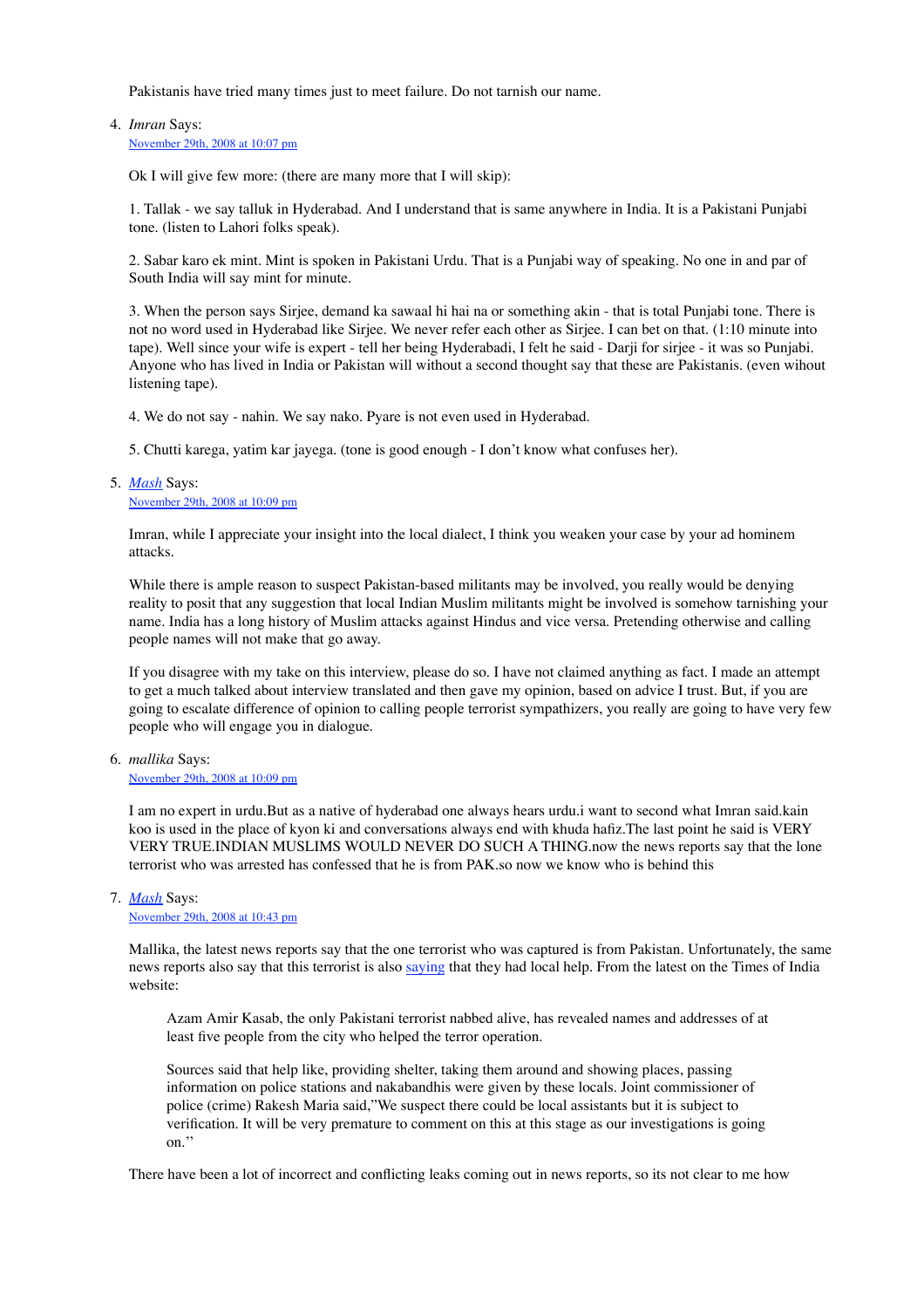credible this reporting is.

I am of the opinion that it is more important to figure out who did this rather than to pin the blame on an easy target (e.g., Pakistan) based on wish or rumor. I will note that in a rush to judgment the Bush administration took this country to war with Iraq. Now, seven years after 9/11 Bin Laden has still not been brought to justice. Perhaps I am in the minority in calling for actual evidence and going after the actual culprits, but I hope not.

#### *Sobuj* Says: 8.

November 30th, 2008 at 6:50 am

i have seen a comment in youtube about Mumbai attack. it was by a Pakistani. he said that they(Pakistanis) gave a dick in Mumbai!

he wrote-

"So how was the dick that we gave in Mumbai. Long live Pakistan. Long live Kashmir. Long live one more new Pakistan in india (End-ia)"

it means that there is a link between Pakistan and Mumbai attack. by the way, the commenter's name was CyrusKayani.

the link of this comment is-

#### *Sobuj* Says: 9.

November 30th, 2008 at 6:52 am

http://www.youtube.com/user/thar777 this is the link of the comment.

#### *Alfa* Says: 10.

November 30th, 2008 at 8:09 am

Mash,

Without taking away anything from your wife's love for her native country, Its unfortunately true that all the terrorist activities in India are fueled by Pakistan.

Terrorist organisation like LeT(Laskare e Taiba) and Jaish-e-mohhammad are flourishing in pakistan under ISI. You can check the authencity by going through Wikipedia etc(http://en.wikipedia.org/wiki/Lashkar-e-Toiba).

I agree that lately there has been local support for such inhuman and insane acts from home grown fanatics like Indian Mujahiddin. But these are misguided souls who have been filled up sheer hatred by playing with their minds. Indian claims again have been supported with the evidence found so far. Refer http://www.express.co.uk/posts /view/73571/Terrorist-I-don-t-want-to-die for brief description.

Also satellite phone from captured terrorist has shown calls Lashkar commander Yusuf Muzamil in Muzaffarabad, Pakistan were made. http://timesofindia.indiatimes.com/India

/Mumbai\_attack\_Satellite\_phone\_vital\_clue\_to\_solve\_mystery/articleshow/3770611.cms

Also these attacks from Pakistan Sponsored terrorist is no J&K Freedom movement. There are free elections being held currenly in the Indian state of J&K.

India has more Muslims than Pakistan and they are integral part of India and its progress. I agree there are difference which are to be sorted out internally by us as a nation. But so are the differences in Pakistan between Shia and Sunni even after being Islamic Republic.

Its very unfortunate that international community led by USA because of thier dire interest to have Pakistan support for operating against Taliban has been in state of denial about terrorist attacks in India. It took such horrific and inhuman attack in Mumbai targetting US,UK and Israili citizens for international governments and media to agree Pakistan's involvement in Terrorism in India.

Truth is that Terrorism has not national or religious boundaries. Its brutal attack on the mankind. World has to act together against it leaving behind only thier country's interest.

*Imran* Says: 11.

November 30th, 2008 at 8:26 am

Mash,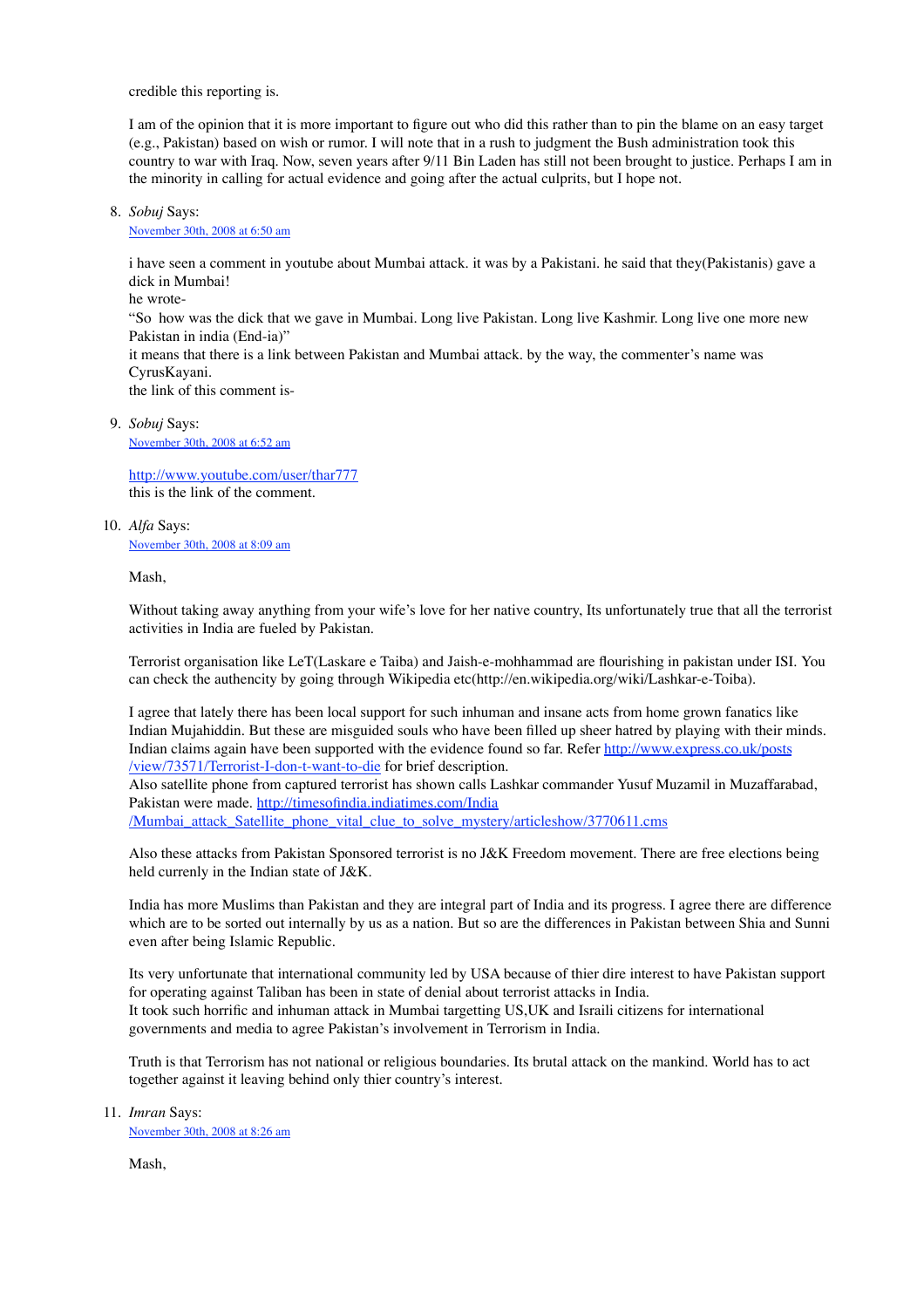You may feel whatever you want to - you are too adamant to hear anything different than what your wife says. (and I understand that is nessecary for peace in home). But you know what, even a Pakistani visiting your site will laugh at your claim. Trust me no one can help you. Anyone from India or Pakistan will tell you that you are wrong when you say these are Indians based on this tape. Tape conclusively prove reverse to be true.

To me YOU seem to be a prey of ad hominem attacks. You need to read history of this region better. Do not claim to be expert by reading few newspaper articles, we do not run business and fight on racial basis as in Europe or America. Our divide is cultural diversity and that is our strength from other side, something that you will not understand as there is no country where it has ever happened. (I have travelled to many European countries, US, Australia, Middle East and far east - that you folks ignorantly call 'Asia').

Now coming back to your point, I will further tell you (and any one who understands the accent will tell you) that these people are Pakistani Punjabis or maybe settled there for generations. They look and talk like farm workers for that part of world. They do not belong to Karachi even.

You will sound meaningful once you accept the truth. You logic is skewed on its axis that since India had issues in the past, these are Indians. When you say such a thing, remember that Indian Muslims have proud history. We helped our nation fight in Kashmir (it was a Muslim who reported Indian Army in 1948). You keep repeating the population concept - balony. At least those folks in Kashmir have better facilites than what they have in PoK side. In 1962, Lance Nayak Abdul Hamid led the assault. In Hyderabad Nizam, we have history of laying down our lives for nation. We joined India without pressure. What else do you think would have made a sizable Muslim state to give up in 1947. Question on nationality and alligiance is bogus. Religion - I do not push in conversation, where I am not sure of person's IQ.

So Mash - cool down. That is your task for the day. Once you cool down, send your wife to Hyderabad - she will learn something better about life.

*Imran* Says: 12.

#### November 30th, 2008 at 8:37 am

On your rebuttal of Mallika's point - I would add something. US got help of local Iraqis. That did not make those Americans Iraqi - did it? Same goes here. See terrorism is a war as much as an expensive war in Iraq or Afghanistan. (do not read that I agree with what west is doing in Iraq).

There are always some sold souls. But the first question is that - wheather these terrorists are from Pakistan or not. And they are! Period - end of the story. Did they get help from locals does not change the question, it definitely changes equation on how many more we need to address. To me - I would still say that these are Pakistani elements, if I find their master mind, their financer sitting west of Wagah, no matter where they are born. Don't you do same in USA, when it coms to identify the terrorists, when you say this is Zarqawi was Iraqi insurgent, when he was actually born in Jordan, nation with whom you have good relationship. Let us use same yard stick Mash.

*Deb* Says: 13.

#### November 30th, 2008 at 11:18 am

This is an extremely biased representation. People like Mash seem to be living in an utopian world denying all facts on their face.He is relying on second hand information from his wife who is a Pakistani national to conclude that the terrorists were Indian. As Imran says, Mash is only going to listen to his wife. I feel he better spend his time singing these bedtime stories to his wife rather than making false, biased statements which only originates in his wife's fertile imagination!

#### *Deb* Says: 14.

#### November 30th, 2008 at 11:27 am

I can only call you an insensitive idiot. Perhaps your opinions would have been different if you were couped up in one of the rooms in Taj or Oberoi. Please keep your opinions to yourself you freak. We have no use for your opinions.

*Deb* Says: 15.

November 30th, 2008 at 11:36 am

Some evidence that will hopefully blow away Mash's wive's theory which was most likely cooked up after smoking some pot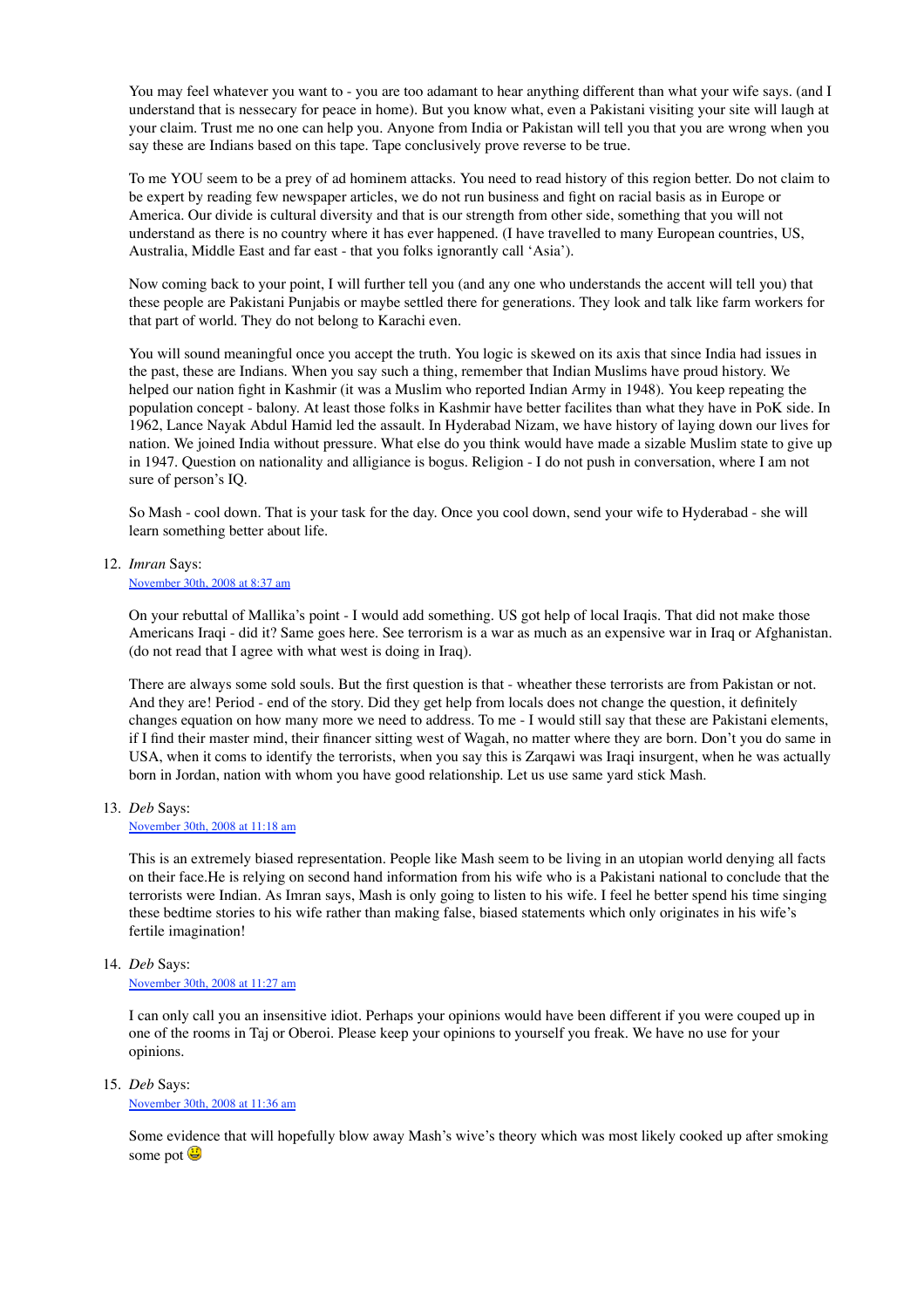#### Confession of a captured terrorist

Azam Amir Kasav,[105][106] a 21 year old terrorist, was caught trying to escape in a car, at Girgaum Chowpatty Naka in Mumbai.[107] and taken to the Nair hospital. According to preliminary investigations by intelligence agencies, Azam is from Faridkot (near Multan) in Pakistan[105] and had received arms training in Pakistan.[11] Ammunition, a satellite phone and a layout plan of Chhatrapati Shivaji Terminus was recovered from him. He has provided many clues to the investigation agencies and has reportedly described how they arrived at Mumbai from Karachi via Porbandar. He has reportedly said that he and other terrorists had received revolvers, AK-47s, ammunition and dried fruit, from their coordinator.[11] Azam reportedly told the police that they wanted to replicate the Marriott hotel attack in Islamabad, and reduce the Taj Hotel to rubble, replicating the September 11 attacks in India.[11]

Source : Wikipedia

#### *Mash* Says: 16.

#### November 30th, 2008 at 11:55 am

Deb and Imran, if my translation of the interview and observation that the caller does not sound Pakistani bothers you so much that you are reduced to name calling, there is not much to discuss.

You should at least consider the possibility, as most analysts do, that this attack might have local elements involves as well. However, it seems you are more comfortable hurling insults.

And for the record, my wife is not Pakistani and neither am I. My post is not a defense of Pakistan nor is it an indictment of India. You would do well to reread it.

#### *Mash* Says: 17.

#### November 30th, 2008 at 12:00 pm

Alfa, you and I are largely in agreement about the issue of terrorism. My posts on the Pakistan military and Islamism can be found here.

#### *Imran* Says: 18.

November 30th, 2008 at 3:00 pm

#### Mash,

You are seeking a truce, but attacking yourself. No one called you names - at least not me. If showing fallacy in your arguments and putting my point across like a gentleman is attacking - yes I am guility of that.

On the contrary I find your post an attack on Indian Muslim and their integrity. Am I not allowed to defend and if I defend it by removing misconception of one person at a time, am I aggressor? You used the word 'ad hominem' that is surely offending. I know what I am talking but you attacked me unnessecarily. It is not very friendly term even in USA that I know. Secondly when you say that Muslim and home grown terror, you need to give proof of the same. It is akin to saying 9/11 was done by French of American origin because they fought during Lousiana merge. Reminds me that America was more fragmented in past than us. Or saying that Mexicans brought Nasdaq down because they did not like that Mexico, California and New Mexico were taken over by Confedarte America. How does my teaching new history sound to your American ears? Bad, inappropriate and coarse right? If you say funny - I must admit you are ignorant on sociological aspect of this false notion. Your claim seemed just as good when you said it was Indian home grown terror. You are in serious minority in your views, consider moving down South or may be to Dakotas, you will surely survive. See I know more about your history and geography than you might be knowing about it like Ms. South Calorina pegeant.

You will buy my vote, if you give on objective point to back what you said above.

Your only fighting point is that your wife knows Hindi/Urdu. Urdu and Hindi are two different language with their own script. I am sure not even 1% of Hindu know Urdu, other than few old timers. And not even .01% of Pakistani can read Hindi. All they can claim is understand what is spoken and not even interpret properly. Only exception are folks who are Indian Muslim, who have studied Urdu in home and Hindi or local language in school.

I dare you - come up with rational to back your claims and stop using dramatic verses - you are making serious claims on origin of attack.

And I take this strong position because you launched veiled attack on people like me - in a billion expect more than just me to stand up.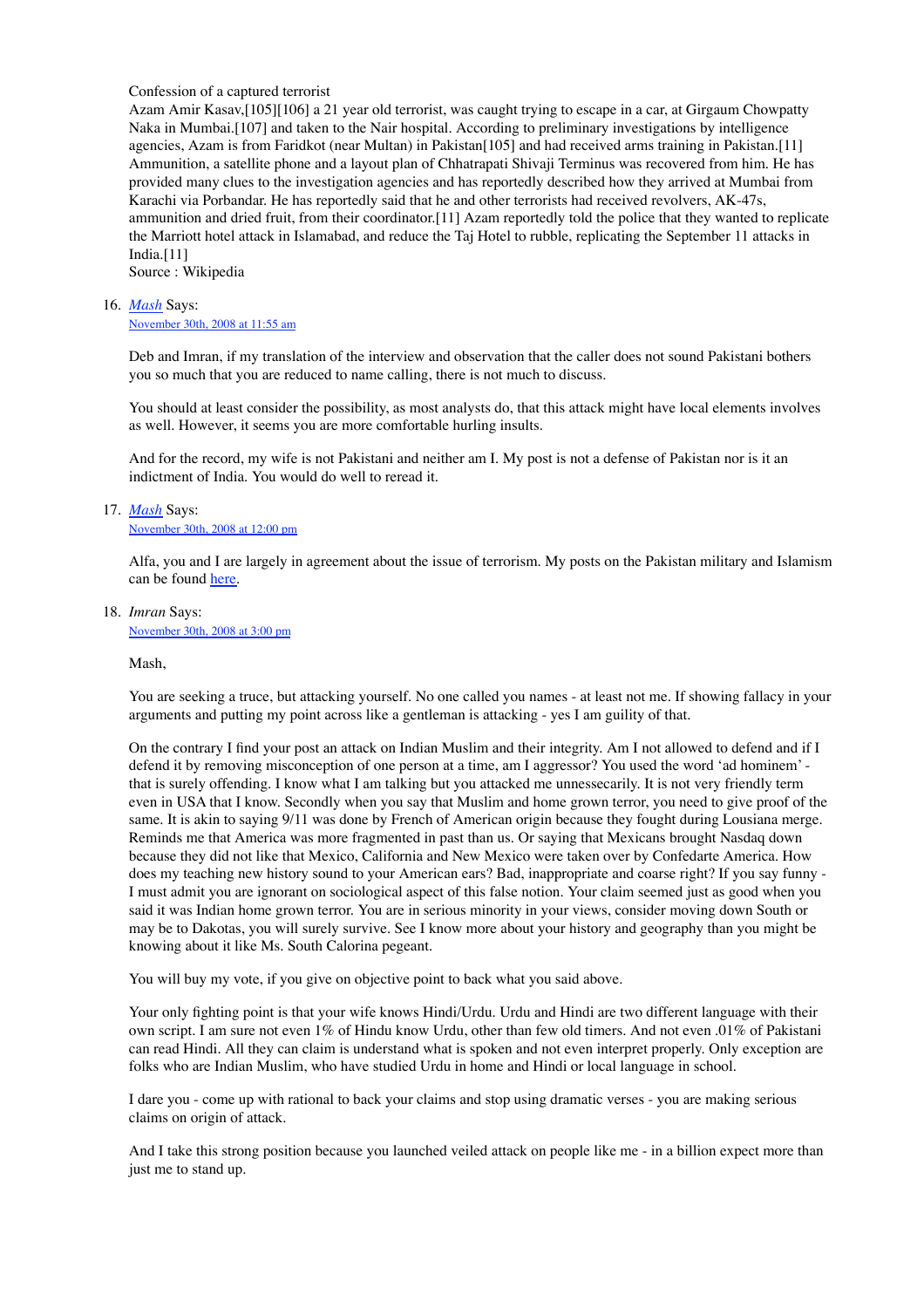#### *Mash* Says: 19.

November 30th, 2008 at 3:43 pm

Imran, reread your first comment and see if you can find the ad hominem attack. It should be pretty clear to you.

You are picking a fight where none exists.

If reading my blog post about the interview gets you this revved up then you shouldn't read most analysis of the Mumbai attacks that is on the the web these days. Even the Times of India says these terrorists had local help - given the coordination of the attacks it would surprise me if they didn't. If that speculation upsets you, or if you take that as an insult to an entire nation, then rational discussion is really difficult.

As I have recommended above, you might want to spend time reading my other blog posts on South Asia to get some perspective on my outlook on the situation. However, you seem more intent on venting. Given the scope and scale of the tragedy, I obviously understand the anger and the frustration.

*Imran* Says: 20.

November 30th, 2008 at 4:11 pm

There is no ad hominem. Perhaps you need to learn English:

#### http://www.answers.com/topic/ad-hominem

It says: Appealing to personal considerations rather than to logic or reason

And that is precisely where you stand and NOT me.

I never said locals were not involved. Actually that vidicates my point that Pakistanis are culprit. As I said with respect to Iraqis and Americans. Now I will reverse the role and let you understand. Do you know of Aldrich Ames? Would you consider him a sell out or an American? Don't you have people like that in your nation? But would you blame every Pennsyvanian of German decent for what he did? Hey you fought Germans in second world war too didn't you? The way Ames cannot be lead condemn of Million German origin people in USA, use same yard stick and do not say Muslims helped. The way Ames was a Russian sell out - same are these traitors. Enough for your 'ad hominem' attack. You need to show better face and back out with respect. You say - 'terrorists are at least Indian Muslims'. I find it strange that you do not accept the evidence of accent and words used, but you vouch on what these terror mongers say. I have never said that there is no misguided one in India. All that I said is that this was done by Pakistanis and confronted your statement that these may not be Pakistanis. You wrote:

"According to my wife, people from Hyderabad, Bihar, Uttar Pradesh and other places would speak with similar accents. His accent is not common to Pakistan. Also of note, his manner of speaking is very colloquial and does not suggest a high level of education."

No no - this is very Pakistani accent and this is not at all an accent heard in India. You are misguiding everyone by making false statements.

Doesn't colloquial mean local? Do you know how far is Hyderabad from Pakistan? Do you own a map of India (no satire or pun, just asking in good faith)?

Other than these points, I find your creative ideas disgusting at the best.

*subodh* Says: 21.

November 30th, 2008 at 6:36 pm

Dont quite understand the whole hullabaloo about the origin of this terrorist - the truth should come out soon - so lets wait to pass judgement on that. I personally doubt very much that he is from hyderabad.

I am from mumbai - I am 100% sure he is not from there. I do know a a few muslims from hyderabad and none of them speak the way this fellow does. On the other hand there is no denying that there is definitely local support for the same. The 93 blasts are fresh in my memory and they were accomplished by one well known indian muslim - Dawood Ibrahim and the Memon family - again these are indian muslims. Pakistanis cannot carry such a big operation without local support. Having said that ..of course Mr. Dawood does have his pakistani supporters - else he would have been behind bars by now.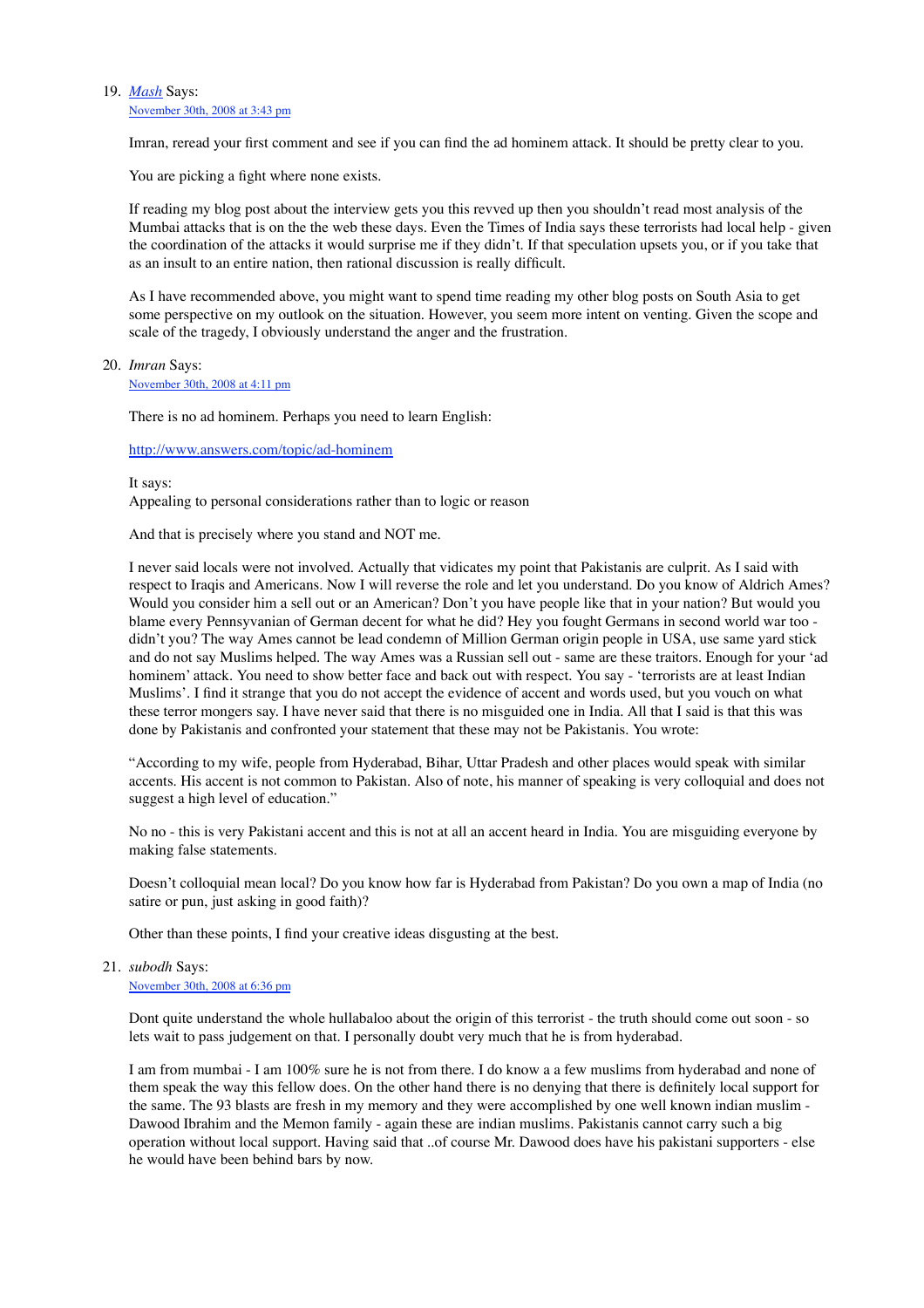I do have a few friends from pakistan and none of them speak in the accent like this guy - I don't think i am qualified to say for sure the accent is Pakistani. The way he said Demand - there definitely was a punjabi kick to it. For all you know it could be and indian masquerading as a pakistani or vice-versa.

My exposure to Hyderabadi street urdu is the movie Hyderabadi Nawabs - http://www.youtube.com /watch?v=FYsqEXicqvY and another one called "The Angrez" - http://www.youtube.com/watch?v=Tgq8qLe-RsI&feature=related - the terrorist surely did not sound like that  $\bigcirc$ 

Also, knowing Mash - he is definitely no lover of Pakistani politics  $\bigcirc$  and would not go out of his way to justify Pakistani interests.

#### *Jay* Says: 22.

December 1st, 2008 at 12:10 am

Mash, i am not an expert in linguistics but i can vouch for the Muslim's in our country. There might be a few misguided souls in every community in India including Muslims, but they have always been patriotic by any standards. I am a hindu and would say that my muslim countrymen have equally laid down their lives for this country when there was need for it. They have not been influenced by the "wahabi" culture and have been part of the secular fabric our our society. In our country we dont identify people based on religion , but based on the individuality. So if you are not clear about something please donot comment about it and blame my fellow countrymen.

#### *Mash* Says: 23.

#### December 1st, 2008 at 12:32 am

Jay, I dont disagree with you for the most part and that was not the intention of this blog post. However, commenters seem to be upset that I suggested the caller could be local based on the interview. If you disagree with my assessment that is ok. I made an observation after translating the interview. My main goal was to offer the translation, which I believe is accurate (at least no one seems to dispute the translation). But, interpreting what I wrote to mean that I am blaming India or saying Indian Muslims are not patriotic is a complete and ludicrous misreading of my post. Yet, that seems to be the point everyone seems to be chewing on.

I admire your love for your country but I do think that when you write in your comment "in our country we dont identify people based on religion , but based on the individuality.", you are stating an ideal that one aspires to and one that is true for the vast majority of citizens. It is however a painful reality that there are extremists within India that have not lived up to that ideal, that they have in fact targetted people because of their religion (this is not unique to India by any means). There have been very high profile incidents in recent years of extremists from both religions murdering large numbers of Hindus and Muslims. To deny that would be to deny reality.

*noname* Says: 24.

#### December 1st, 2008 at 1:27 am

#### OK, Mash

Imran gave a list of words used that are not used in Hyderabadi Urdu but used in Pakistani Urdu. Does your wife have a similar list of words used by the terrorist that are used in Hyderabad but not in Pakistan? On what basis are you claiming that the accent is Hyderabadi?

#### *Mash* Says: 25.

December 1st, 2008 at 1:41 am

noname, I am not particularly claiming anything. The caller claimed he was Hydrabadi. You don't agree, that's fine. I wrote that it was her opinion that this did not sound like a Pakistani accent. Many commenters have argued that the accent is not Hydrabadi, and I haven't disputed it. The points the commenters have made are here for everyone to read. People can make up their own minds, if they care. I am guessing far more people are interested in the translation itself.

If you guys want to keep arguing a point that I have not disputed, go ahead. I however dont have the interest or the inclination to get into an argument by proxy on the finer points of regional accents.

#### *Khurram* Says: 26.

#### December 1st, 2008 at 4:04 am

Imran how you know Pakistani Urdu the accent used by terrorist is not Pakistani now few things if you are speaking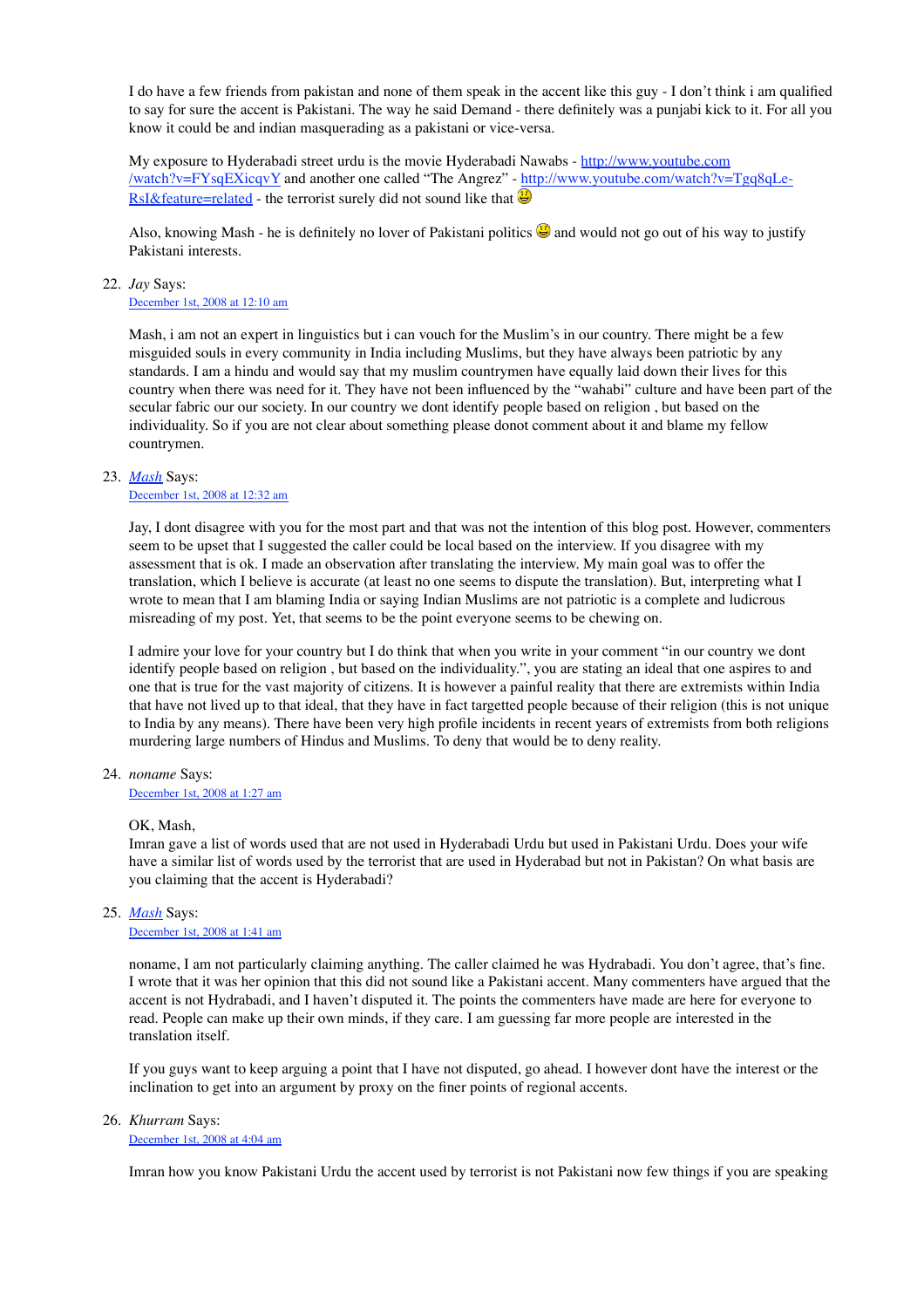Urdu you never say Karega (Chtui Kereyga)instead you will ker raingey , Kardega is usally used by Pathan or some one who can ot spaek Urdu Like Americans or British he cant be pathan because his accent was Punjabi( Not Pakistani Punjabi)the terrorist was trying to vary the accent second Pakistani dont say "Kyun Ki" instead right word is "Kyun key" and what was Indain Navy doing when they entered in Indaian waters what were they when they even detect Pakistani Fishing Trawlers in INdain waters. my friends your Media is making you fool.and please stop blaming Pakistan for all your problems. and Mr. Sobuj what you thing of us Fool copy pasting a comments from You Tube

#### *Imran* Says: 27.

December 1st, 2008 at 6:49 am

Khurram,

Walikum Asalaam!

The way you write - 'ker raingey ' you seem from Pakistani Punjab - am I right? Just confirming. Please respond.

I have a Achakzai friend who says he is Punjabi and I know Achakzais are from North, and his family speaks like that. I also understand that it is Pathan in the tape who has lived in Punjab. That was my context when I said Punjabi. Would you agree to that? Or are you pointing someone else? If you say it is Pathan, I will surely yield, it is a more complete answer - a Pathan, who has lived in Lahore.

And that will surely bring it to an end. And I am sure you will agree that this Urdu is spoken nowhere in India, not in tone, accent or grammer. Your views. This kind is not even spoken in Karachi.

Thanks Subodh for the video - it was nice of you. And Mash nothing against you - I appreciate your effort.

*Khurram* Says: 28. December 3rd, 2008 at 4:13 am

Salam,

NO Imran Pathan never speak like this not even if they lived in Lahore or aome where in Punjab Ker ain gey is pure Urdu for Example "Main un ki Chuti ker doonga or Chuti ker dain gey" ker dey ga is Pathan or Non Urdu speaker the accent is used in that INterview is more like Indian Kashmiri if you ever have any chance to speak any one. they guy in that interview is trying to change the accent I Live in Karachi we have all kind of people living in Karachi you named we have it (Punjabi,Bangali Baluchi russians, gurjati and even Indian Hindu) and Haiderabadi many of friends fore father came from Haiderabad Daccan. my grand father came from rai breli. secondly Subodh any one can post a video in You Tube and there is no way you can authenticate his or her Identity so Imran if belive that I feel sorry for you. In the End my Heartfull condolences to the all Indains In Pakistan we are felling same saddness and hurt we are also victim of terrorism. Allah Hafiz

*Ingrid* Says: 29.

December 3rd, 2008 at 2:27 pm

since I lack time to read all the comments, I might repeat someone elses';

the attackers were very knowledgable of the environment which suggested local involvement. At least. Also, whaddaya know..there's an upcoming election in India and supposedly the Indian gov't was forewarned..by 3 mos. Where did the information line stop? Who's to say? Perhaps one can look into two questions;

one, who's to gain in Indian politics of this event?

two, who's to gain in int'l politics with this event?

I keep seeing this 'divide and conquer' and a lot of smoke..Admittedly not knowing this for sure but I get the feeling there's more going on than is being reported, by either media or govt'..

Ingrid

#### **Leave a Reply**

Preview

| Name (required) |
|-----------------|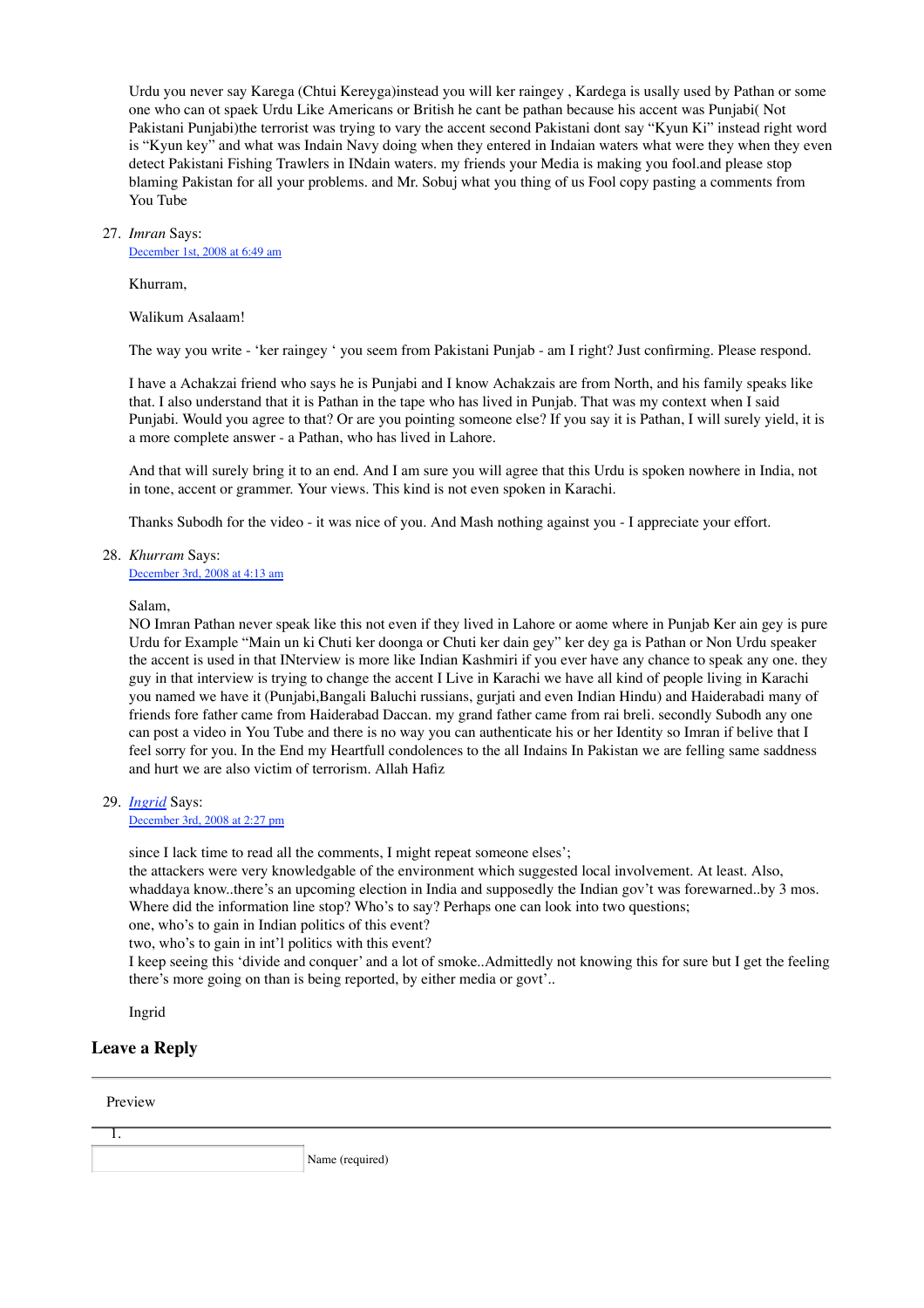| Mail (will not be published) (required)                              |  |
|----------------------------------------------------------------------|--|
| Website                                                              |  |
| lookup<br>Close Tags<br>link<br>strike<br>code<br>quote<br>str<br>em |  |
|                                                                      |  |
|                                                                      |  |
|                                                                      |  |
|                                                                      |  |

### Submit Comment

# **Think**

 $\bullet$ this blog is  $\bullet$ :  $\bullet$  and  $\bullet$  and  $\bullet$ **Join Us!**  $\bullet$ **Cooked Raw Slobal Voices**<br>The world is talking<br>Are you listening?

# **Current Campaign**

Write a letter of support to the jailed cartoonist: Mohammad Arifur Rahman s/o Mohammad Matiur Rahman re CR Case No. 2298/07 Dhaka Central Jail, Nazimuddin Road Dhaka Bangladesh





# **Archived Entry**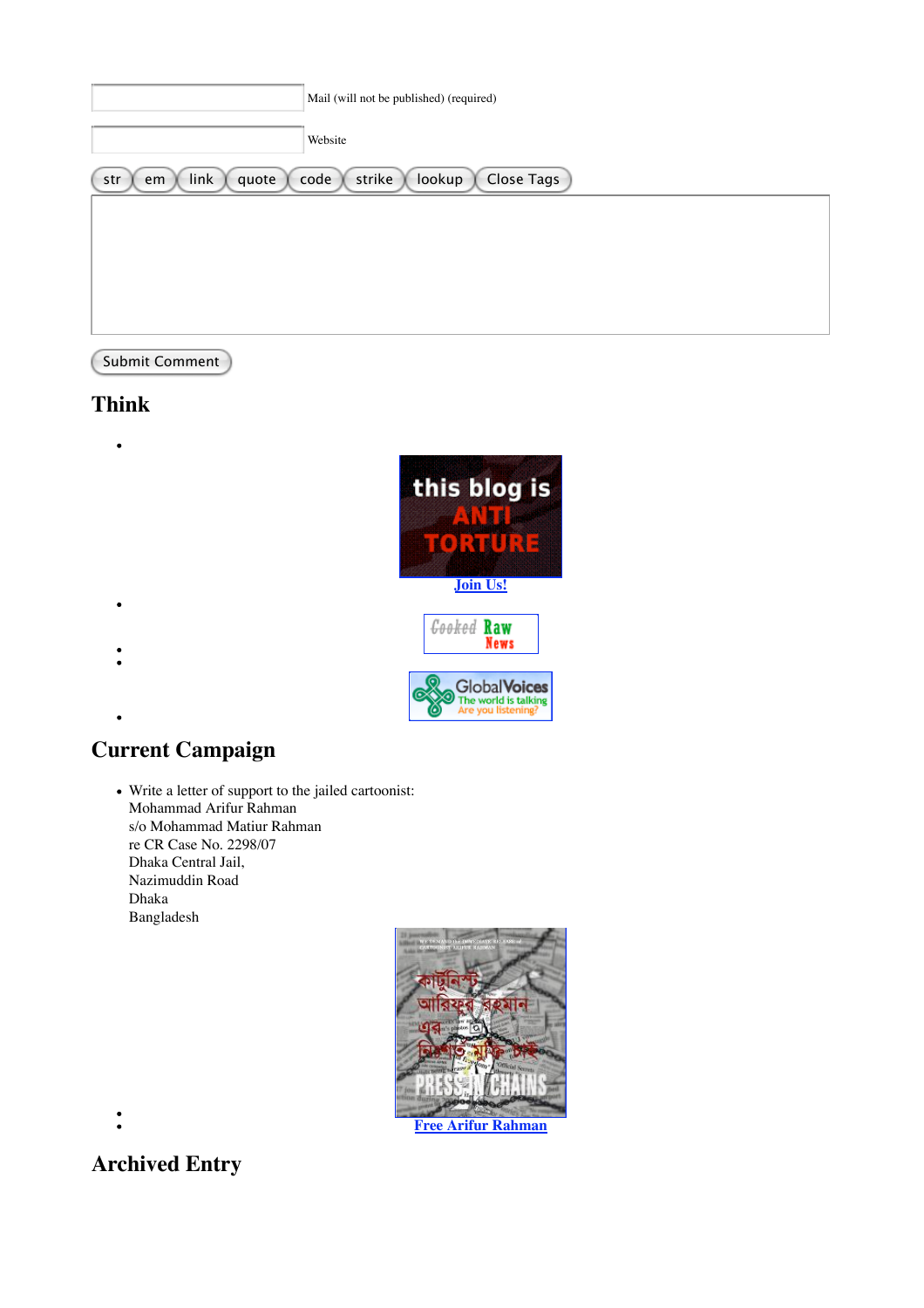- **Post Date :**
- Friday, Nov 28th, 2008 at 8:34 pm
- **Category :**
- International and Terrorism
- **Do More :**
- You can leave a response, or trackback from your own site.

### **Related Posts**

- Dictators Are People Too
- Dr. Strangedeal

### **Statistics**



- Online Since: 12 Mar 2006
- Total Visits: 999201
- Visits Today: 657
- Your Total Visits: 1
- Your Visits Today: 1
- $\bullet$
- $\bullet$



and resume counting your visitors.

# **Links**

- AMERICAblog
- Atrios
- AustinPermie
- Baghdad Chronicles
- Barry Lando
- Blogger Round Table
- Cali Tejano
- Christopher Allbritton
- Connect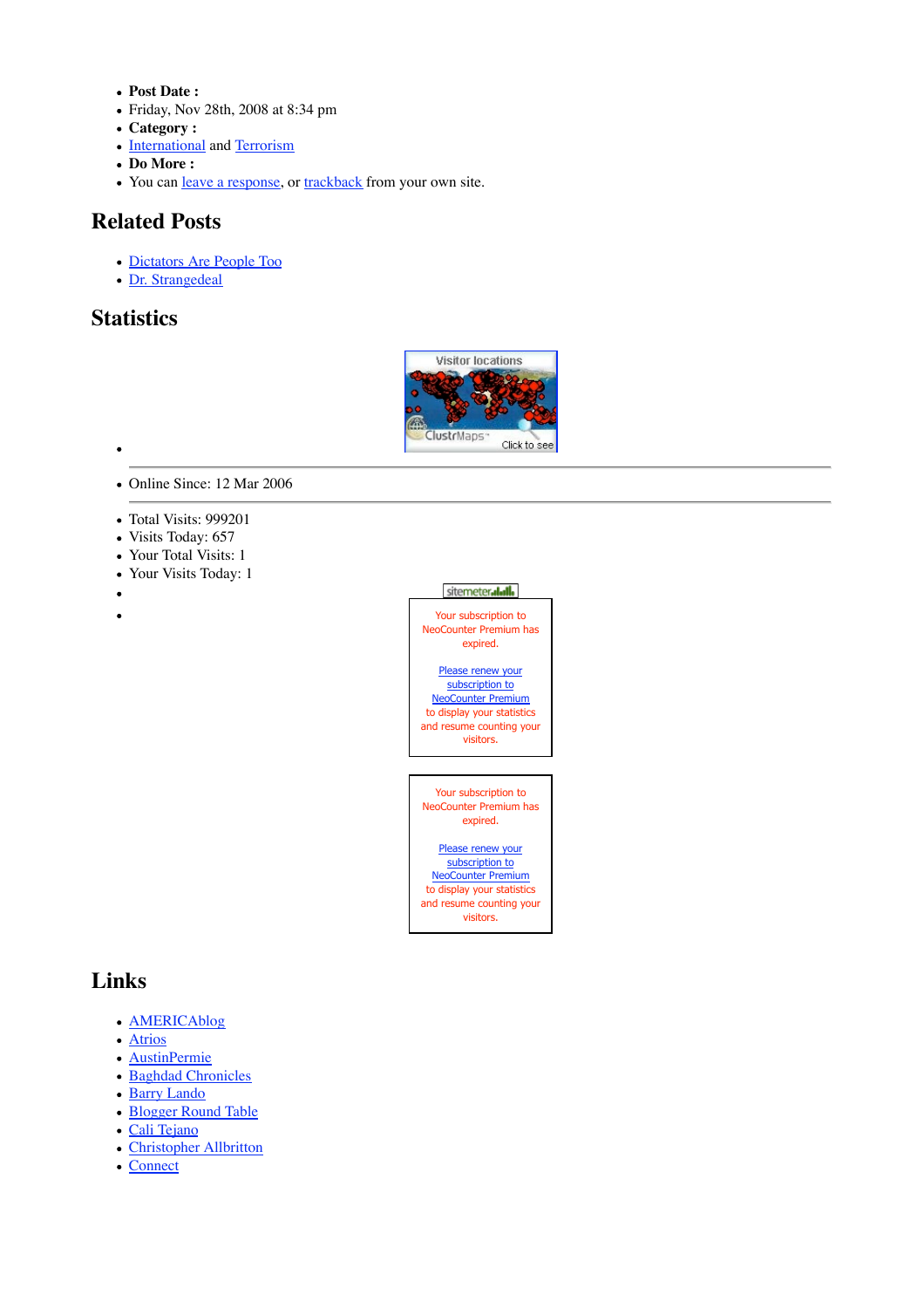- Copeland Institute for Lower Learning
- Crooks and Liars
- Daily Kos
- deadissue.com
- Dhaka (Asif)
- Diatribune
- Digby
- Diogenes of Brooklyn
- Donkephant
- Drishtipat Group Blog
- E-Bangladesh
- El Mas Chingón (Robbie)
- Firedoglake
- Goddamn I Love America!!
- Guardian Unlimited
- Healing Iraq
- Huffington Post
- Independent Opinions
- · Inside Zebster
- InTouch
- Jon Swift
- Keep Me Honest
- Life from the trenches
- Make Some Noise!
- McLobbyist.com
- MSNBC
- Mukti
- News from Guantanamo
- Pen and Sword
- Polimom Says
- Raw Story
- ReidBlog
- Serious Golmal
- Slobber And Spittle
- Talking Points Memo
- Tapped
- Taylor Marsh
- terrorism.openDemocracy
- The 3rd world view
- The Coalition of the Swilling
- The Heathlander
- The Mahablog
- The Progressive Bangladesh
- The Washington Monthly
- The Washington Note
- The Washington Post
- The Wiccan Warrior (Robbie)
- Things and stuff
- Think Progress
- This is not a dragon
- Thoughts From A Flyover State Refugee
- Verbal Rabbit
- Watergate Summer
- Worldwide Sawdust

### **Against Torture**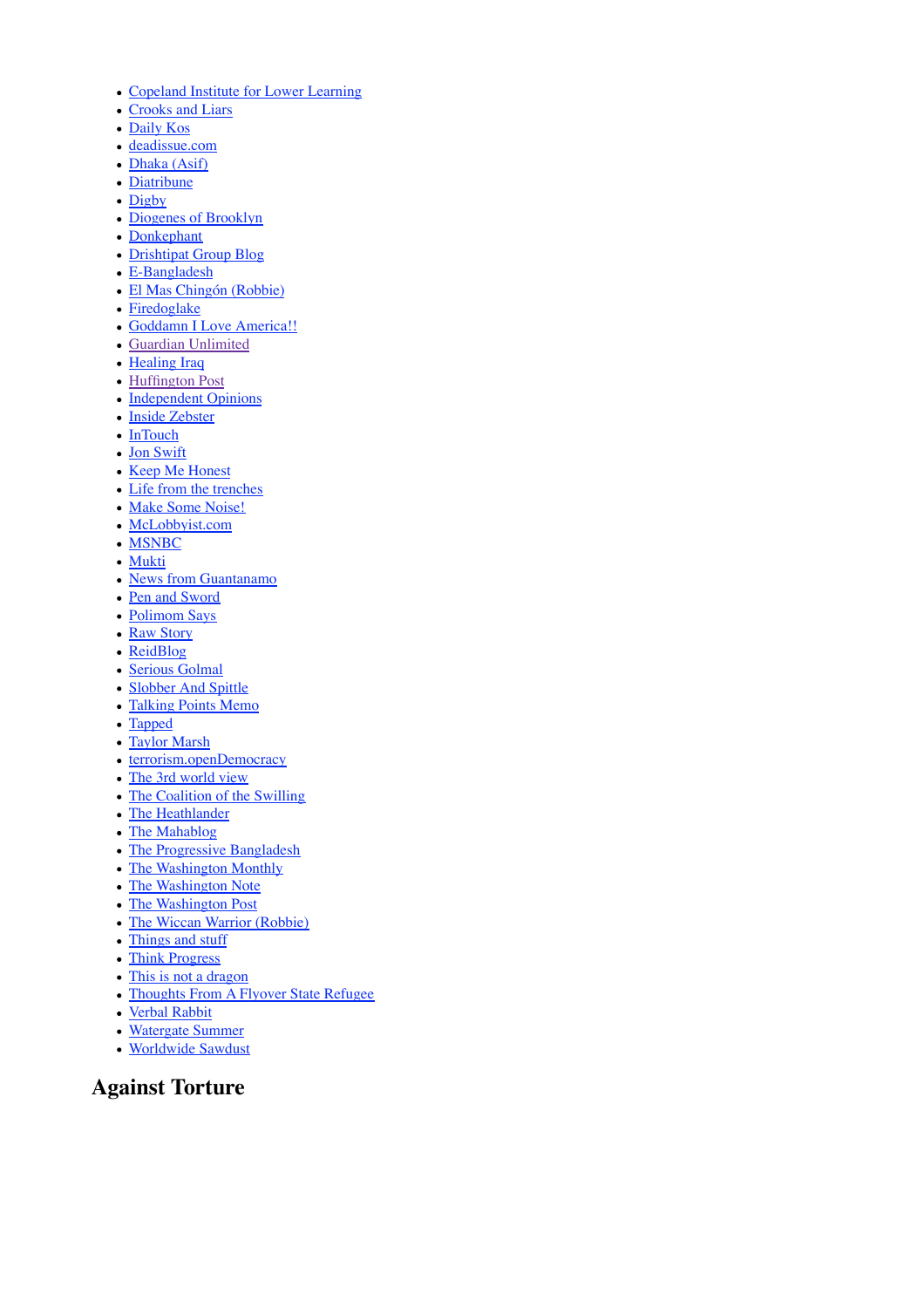

(the) Insanity Shop 21st Century Soap-Boxing ::uncomfortably numb:: A Big Stick and a Small Carrot A Look Askance a lot of stuff and nonsense from eclectech A Lovely Promise A Small Group of Thoughtful, Committed Citizens A Somewhat Old, But Capacious Handbag A Tale of Three Beans A Tiny Revolution Abed. Hamdan Life Abnormal Interests Abyss2hope Al-Baal al-falasteenyia American Samizdat An Insomniac AN371/771 Political Anthropology AND NOW THE APOCALYPSE! Living In A World Full Of Lies And, yes, I DO take it personally Anecdotes from a Banana Republic Ang's Weird Ideas Another Fine Morning Another Green World Anything They Say Arab Lady Aunty Ism Bakkouz! **Balanced and Unbiased** Barry's Blog Bazungu Bucks Beautiful Horizons Benjamin Solah: Writer and Revolutionary Bitter Sweet Symphony **Biournalisme** Black Eyed Sundays **Blackwhite** Blogger Round Table Bloggers Against Torture Blogging out Loud **Branedy** Brendan Calling Bring your own Shisha BuJ Al Arab Burma Underground Bush Out bustardblog Calendar Against Torture Carl Pwccaman's Zone Chan'ad Bahraini Chicken Yoghurt Choice Changes

 $\bullet$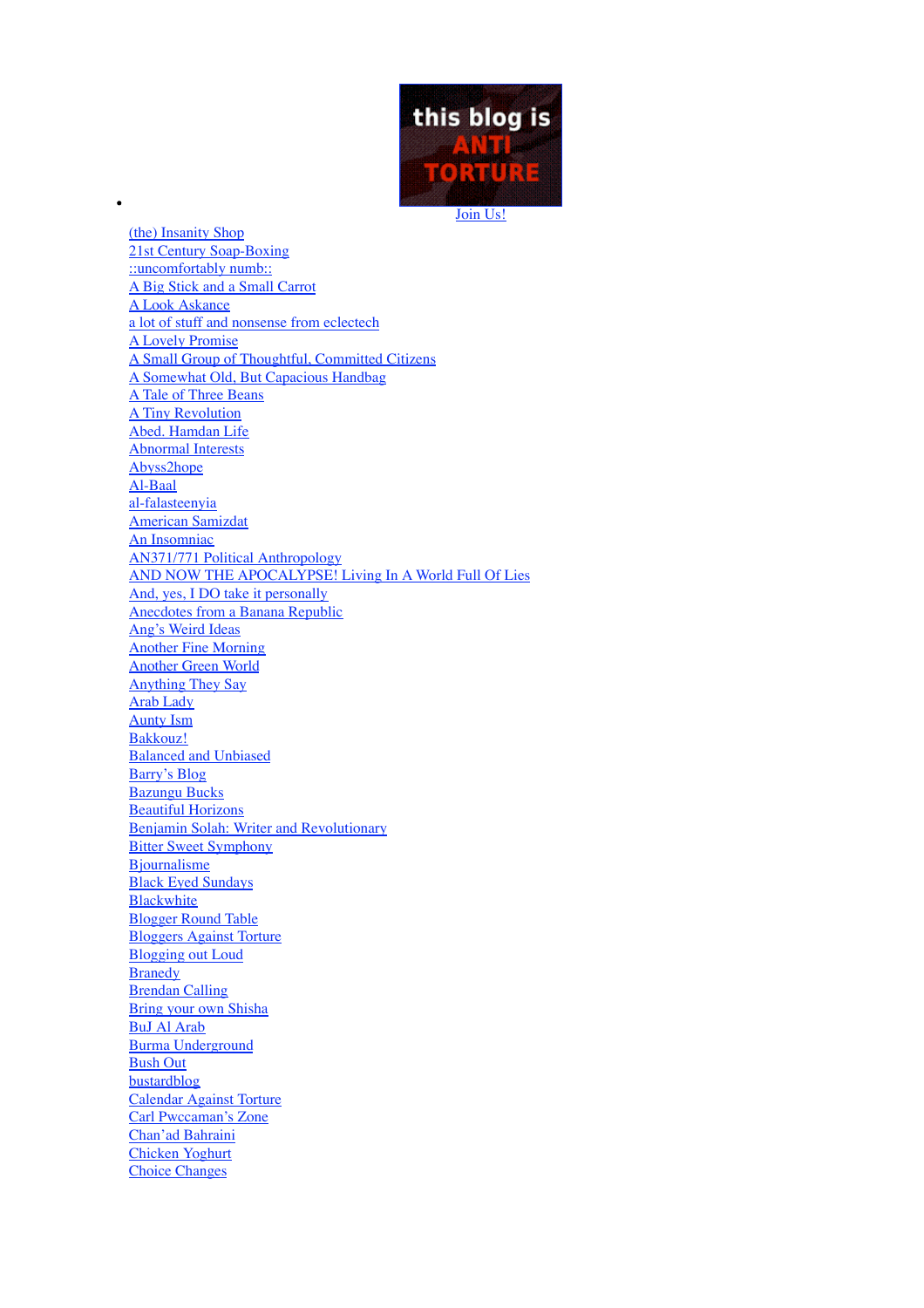Civil Rights Defence Covert History Crossing The Line: Life In Occupied Palestine cruel & unusual Crusading **Dancewater** Daring Depravity Dateline: Bristol Debris Debsweb Declarations of Pride Deep Blade Journal Deep Confusion **Delagar** Delilah Boyd Denounce Torture Blog Dens Den Desert Beacon Disenchanted Idealist Dog Bytes donald james simpson / unbalanced **Donkephant** Dubai'en Chic Electronic Darwinism Enemy of the State Fatcat Politics Flagrancy to Reason Fools and Knaves Free Stater From Pine View Farm Future Geek Get In Their Face! Gideon Starorzewski **Goats Reading Books** Goddamn I Love America!! Graduate Student Madness Grannyinsanity - on the edge in Montana Great Power is a Blunt Object **Hed Space** Hermel's Drive-In Holding on to a Cinder Holly's Fight to Stop Violence Howard-Empowered People Howl @ The Moon! Human Rights Community on Gather.com Icky's Wick Imprison Bush In Flight: Notes from a Barbed Wire World In the middle of the mix Inconvenient News Indy for Democracy Insights Irish Rebel Is America Burning? Its my Right to be Left of the Center Jad's Thoughts Joe Montanaro Presents: Ramblings of the Self-Educated Jon Swift Jon Worth Euroblog Journal of a Young Activist **June Revolution!**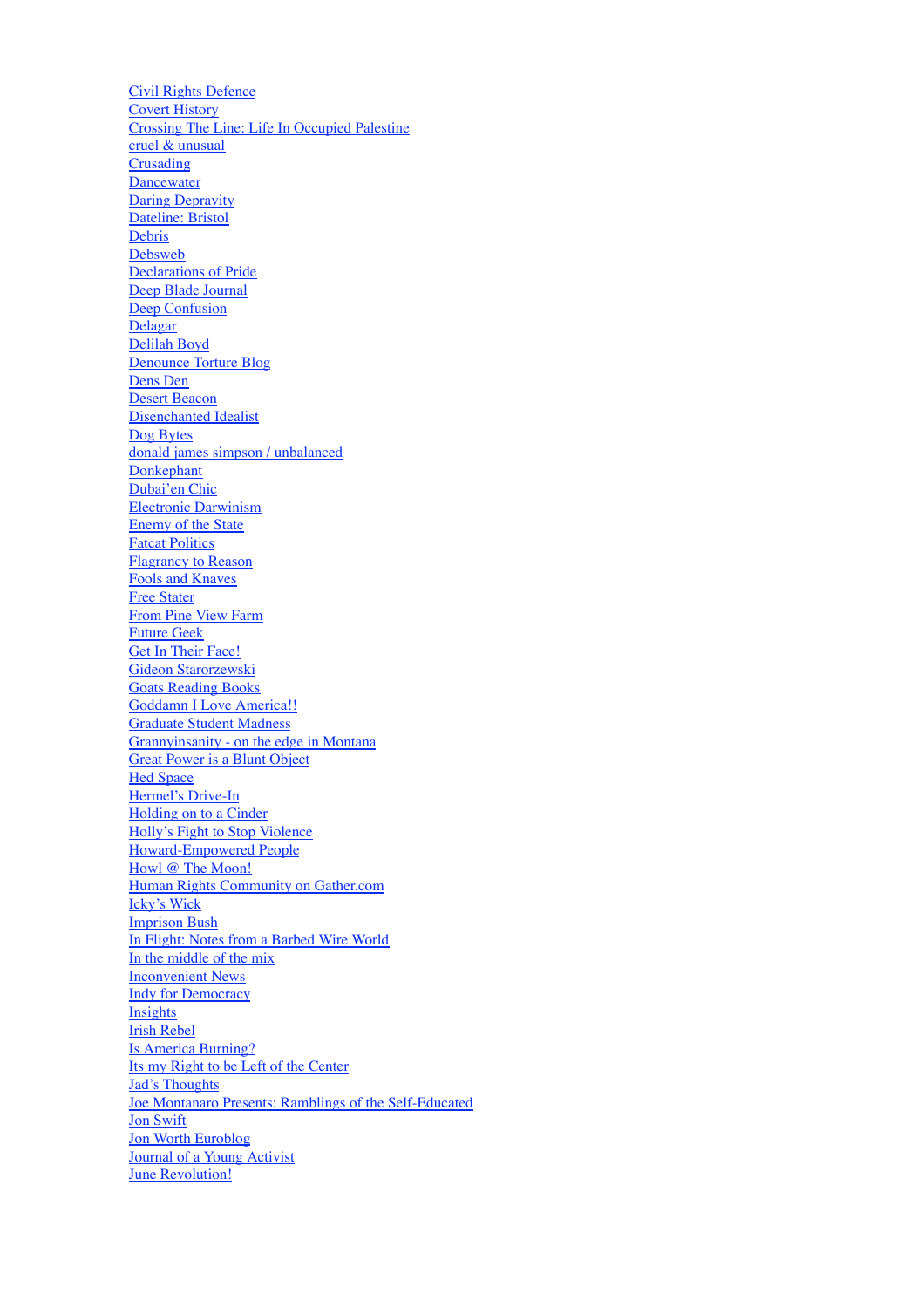karmalised King of Zembla Kurdistan Blog Count Lasting News Le Thé Chez Vierotchka Les Politiques Life Support Little Yellow Duck lulando LV's Journal Make Some Noise! Man Eegee - Latino Politico **Marisacat Marytha** me & my attitude problem Meade's Maxim **Metaplasmus** Mickey Benson Mimi's Musing **Misneach** MoronCowboy.com Moving On Muslim Unity My Left Wing My Little Tribe my occupied territory My Opinion My Whine in Silence Natalia Antonova NeoAlertz Never In Our Names News From Reality No Blood for Hubris No Fish, No Nuts Nogbad's View North Buffalo Journal and Review Nuclear Iran Off This Rock Olio Ondhokar Theke Alor Pothe Open Your Mind's Eye **Opiniatrety** Or How I Learned to Stop Worrying otan2 **PalForce** Para Justicia y Libertad Past, Present and Future Pathologically Polymathic Patriotic Intellect Pax Christi Summit **Phillybits** Poetic Justice (Don't burn the flag. Wash it!) Political Hat Trick **Potatriotique** Progressive Grannie Progressive Minds Progressively Treva II Propaganda Press Pundit's Blog PunkAss Blog Raising Cain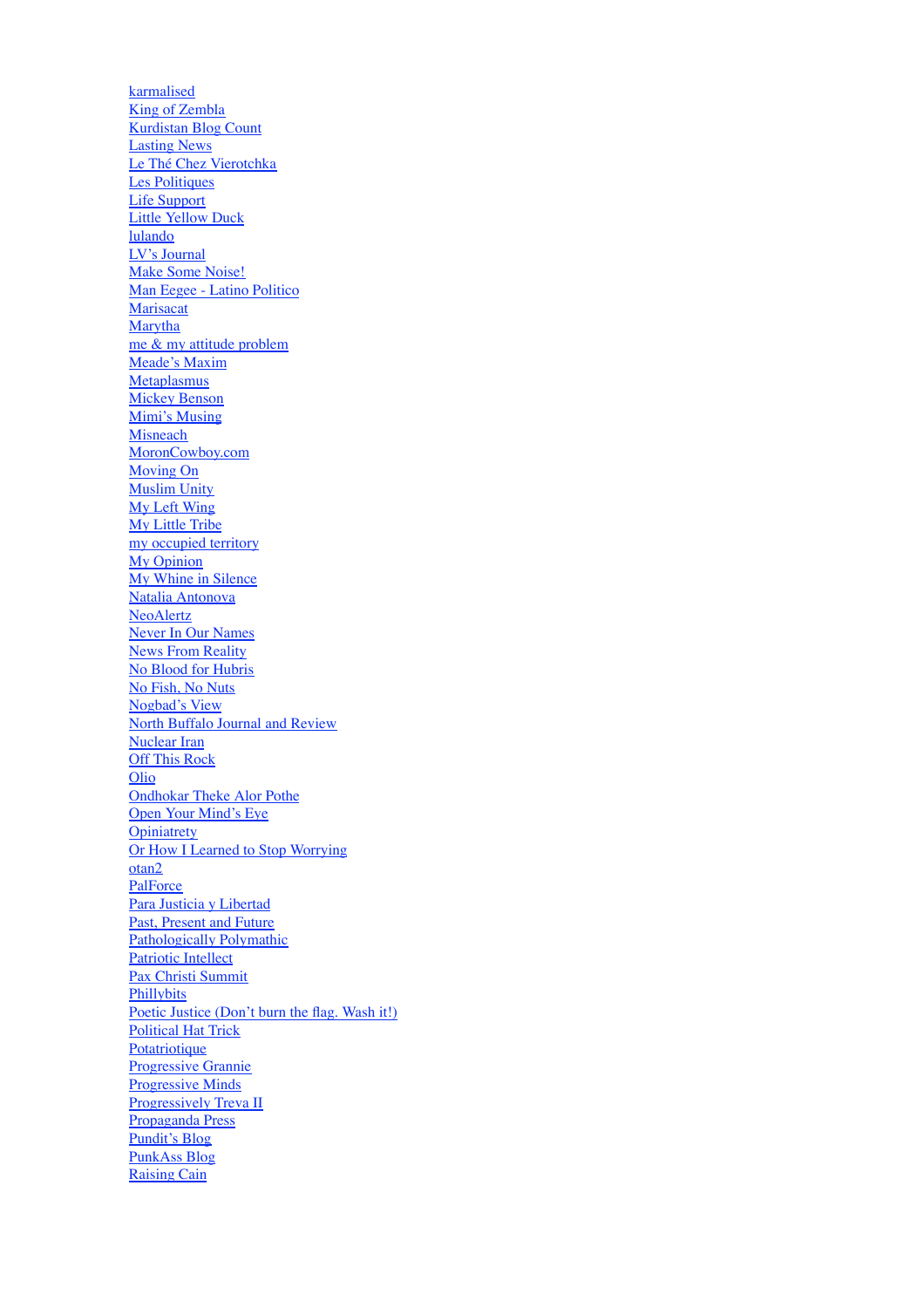ReBelle Nation RED/GLARE Reno and Its Discontents Rights Readers Rodger A. Payne's Blog Rubicon Rummy's Diaries Sabbah's Blog Scattered Words Secret Dubai diary **SeniorJunior** Serious Golmal Shining Light in Dark Corners **Simply Appalling** Solipsistic Sonia's Diary Speaking Truth to Power **Spiiderweb SpiritBlog** Spocko's Brain Spoony Writer Stephen's Linlithgow Journal Stik Mann's OtherSpokane Strategist's Personal Library Stress: Scott Horton's Blog Suspect Paki **Tainted** Talk About Corruption Talking About Iraq Teeth Maestro TGR: Precise Points of Fact The 3rd World View The Arabist The Bengali Fob Reads... The Bengali Fob Says... The Biggest Freak You Know The Blue Herald The Crazy Bird The Dark Wraith Forums The Dees Diversion The Disobedient Librarian The Existentialist Cowboy The Green Automobile The Heathlander The Heretical Jew The Hue and Cry The Lady Speaks The Mahatma X Files The Man from Missouri The Middle East Memo The Nether-World The Olive Ream The Osterley Times The Path Less Taken The Peace Tree The Pony Express The Quackometer Blog The Quaker Agitator The S.N.A.F.U. Principle The Sideshow the tangled web of logic